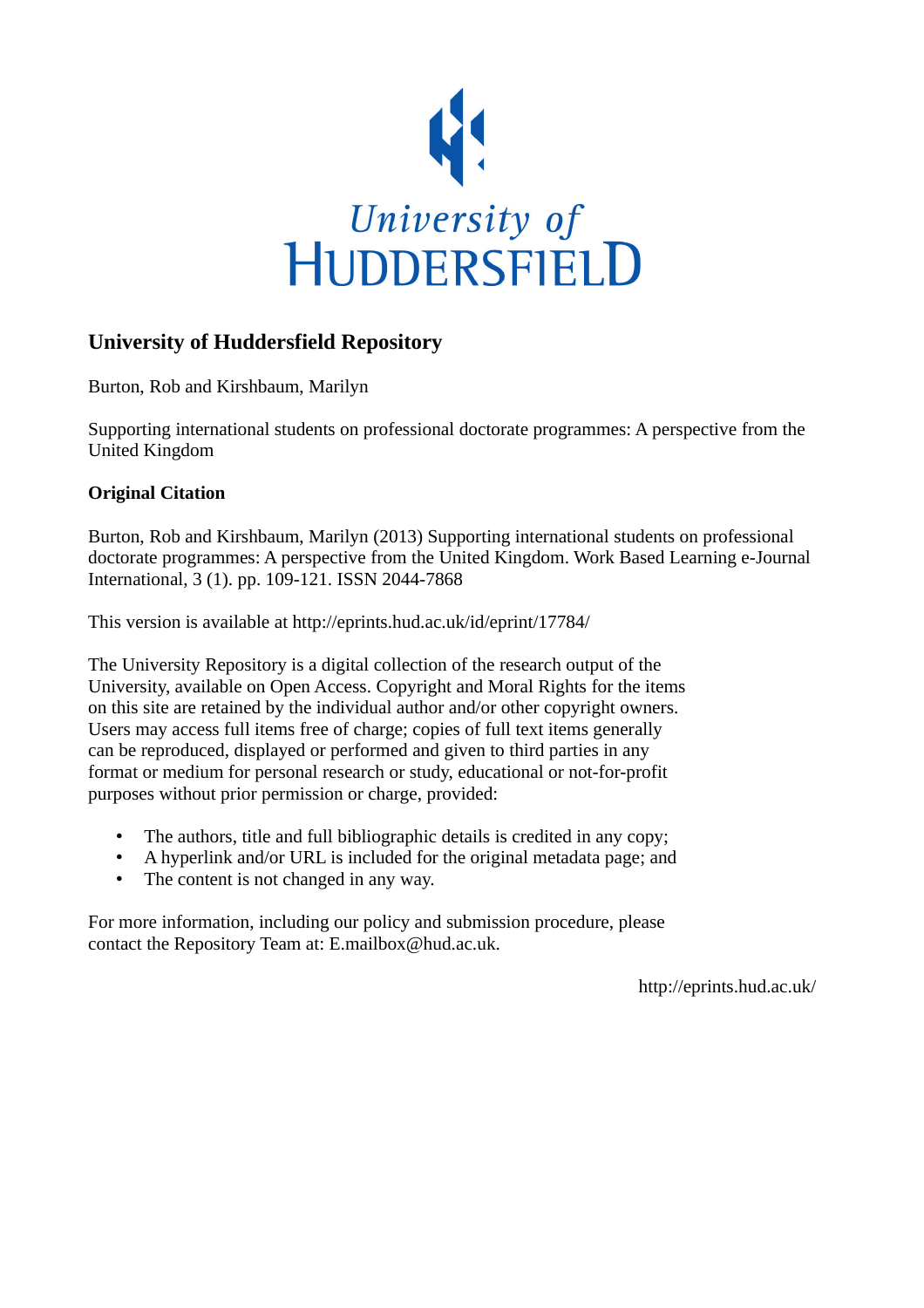# Supporting international students on professional doctorate programmes: A

# **perspective from the United Kingdom**

**Rob\*Burton\* University\*of\*Huddersfield,\*United\*Kingdom,**

**Marilynne N. Kirshbaum University\*of\*Huddersfield,\*United\*Kingdom**

Corresponding author: r.l.burton@hud.ac.uk

*This paper explores academic, personal and professional challenges associated with the increasing* recruitment of international students to university programmes, particularly professional doctorate programmes. The discussion notes the 'culture shock', 'adaptation' and a 'change in self*perception'%that%international%students%face%highlighted%by%Scherto%(2007)%and%suggests%how%these%* should be considered. The three broad priority areas of pre-course information, pedagological issues and academic supervision are addressed. It is argued that this structured input should begin with the provision of clear information about what a professional doctorate is and the requirements of undertaking such a programme. The importance of finding ways of conveying this message to candidates from overseas requires careful consideration. Students need to understand their roles and responsibilities, and the instructional/assessment approaches to which they will be exposed, which may differ from their previous educational experiences. Therefore it is imperative for professional doctorate programme teams to gain a meta-awareness of cultural differences relevant to education and research. In an attempt to maximise the experiences of international students, programmes involving working and supporting each other in groups can be beneficial. Peer coaching is a recommended method for assisting students in developing academic and practical ways of progressing through the programme. Research supervision functions best when it is responsive and flexible to each student's character, approach to study, confidence and ability. By gaining intercultural awareness students can be supported in designing, conducting and reporting *upon the research successfully.* 

Keywords: professional doctorate, international students, curriculum, higher education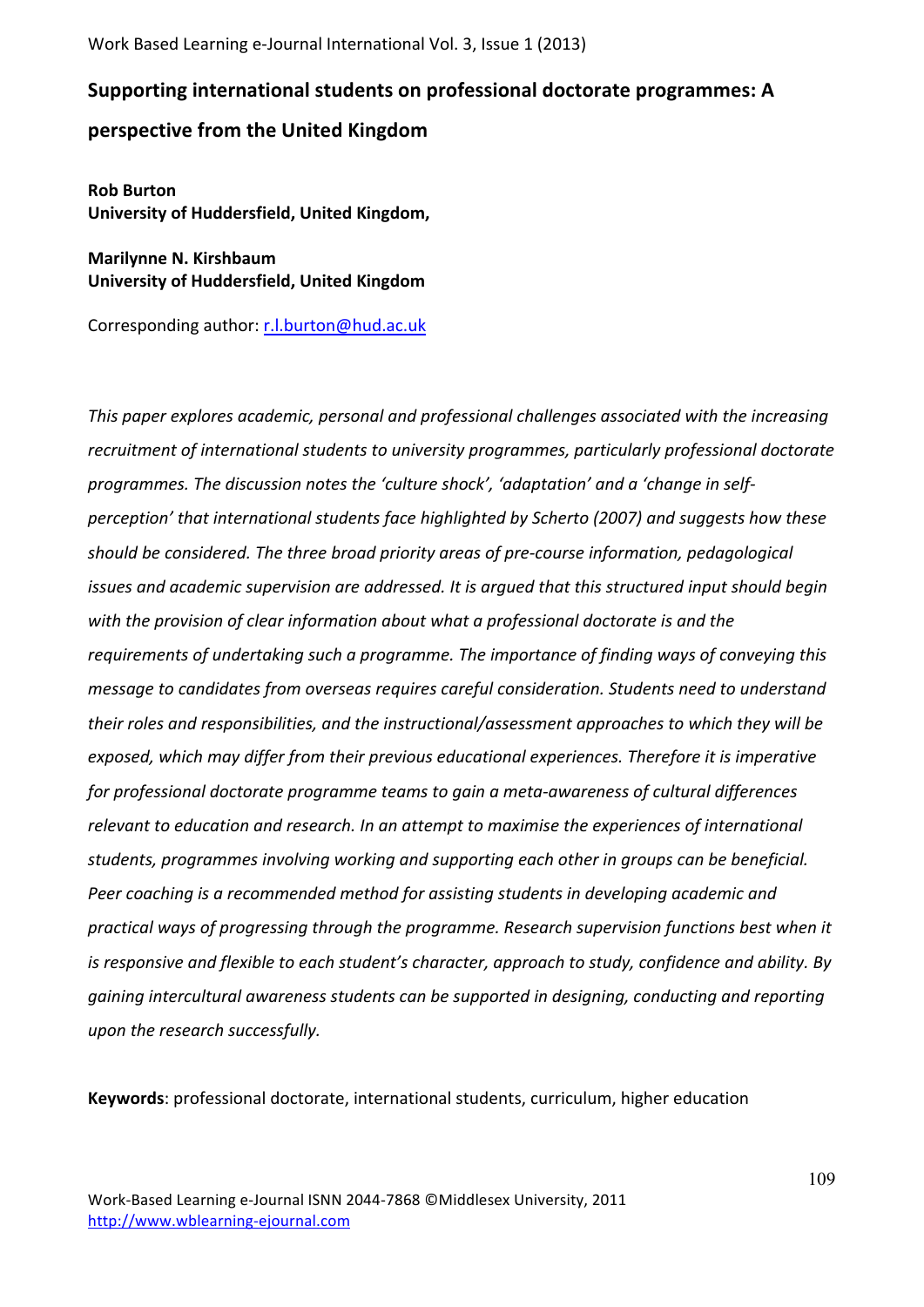#### **Introduction**

'Any "student abroad" learning experience needs to be supported by a curriculum that adequately prepares for that experience – a curriculum that develops international awareness and international competence' (Caruana and Spurling, 2007:29).

Current economic factors and changes in the UK higher education system have led to increasing initiatives to recruit overseas students. Globalisation has been occurring on large social and economic scales for many decades, with populations finding easier communication systems, collaboration and information sharing opportunities due to developing technologies and intercountry mobility systems. In Europe, for example, the Bologna Process was introduced to facilitate the internal mobility of students, teachers and administrative staff due to the nature of an increase in international mobility of students (Cardoso et al, 2007). The Aarhus Declaration of 2011, although mainly focussed on Europe, echoed these factors which can also be applied to internationalisation across the globe. The declaration pointed out that there is a requirement for universities to widen access to students from diverse backgrounds, emphasise research development and doctoral education and to have a clear internationalisation strategy (EUA, 2011). The aim of this paper is to consider a number of academic, personal and professional challenges associated with the increasing recruitment of international students to university programmes focussing on Professional Doctorate (PD) programmes. Such general challenges were highlighted by Trice (2003), and they do of course apply to PD programmes too. We argue that the 'globalised knowledge market' has a direct impact on higher education and necessitates adjustments in this sector. Kehm (2007) suggests that doctoral education is no longer just a pursuit of knowledge, but that knowledge assists in becoming a strategic resource in changing times. This is particularly relevant for students on PD programmes where the main emphasis is on creating change in their professional and working arenas. An international student may no longer be wishing to migrate for better working conditions only; rather, they may wish to develop the knowledge base for their own professions within their own countries of origin, or may have been sponsored to do so.

However, Ippolito (2007) points out that the concept of internationalisation is difficult to define and difficult to interpret. It can be confused with terms and concepts such as 'globalisation', which Ippolito argues is more in the vein of a spread of values and influence, whereas internationalisation could be considered to be more closely related to equitable relationships in institutions. Knight (2004) also highlighted the differences (and similarities): 'Globalisation' is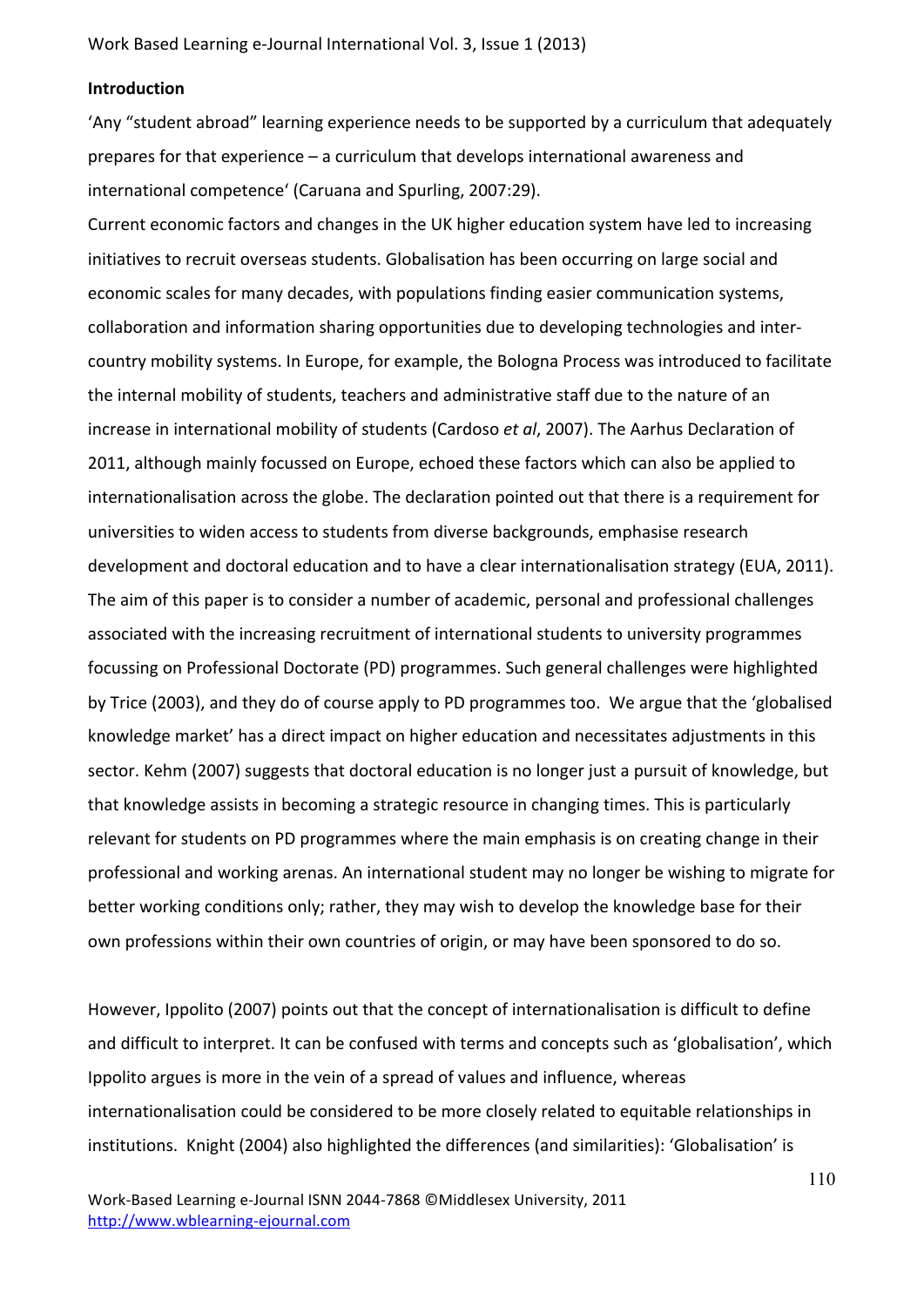related to the flow of knowledge, technologies, people and ideas across global borders. This therefore has an impact on international dimensions within environments such as higher education. 'Internationalisation' could be considered to be more closely related to the integration of international and intercultural dimensions in teaching, research and services within institutions. Knight points out that this should be thought of as a process which also includes a global dimension. Ippolito (2007) states that internationalisation appears to be understood, perhaps wrongly, as focussing on how to support international students academically, rather than how to change philosophical underpinnings to curriculum development. An important point made is that the focus should not necessarily be only on providing for the perceived deficits and widening participation needs of international students, but also on understanding the interconnectedness of home and international students' needs and identities. This may not be easy to achieve and the discussion on the nature of internationalisation is a wider debate beyond the aims of this paper. However in looking at the needs of PD students we may be able to take small steps by firstly identifying, addressing and meeting the needs of international students within such contexts and then in providing wider, more informed intercultural approaches to curricula as a whole. McAuliffe and Cohen (2005) argue that research can answer local questions and identify patterns, meanings and relationships from professionals' (such as nurses) own native perspectives and then compare these across international and cultural boundaries. Therefore this may be a useful starting point in addressing such issues. The wider the variety of students on such programmes, the wider the variety of research and perspectives can be expected.

According to Taylor (2007:154) 'Doctoral education is set in the middle of this changing context for the university sector, and is subject to these wider imposed imperatives<sup>'</sup>. West *et al.* (2011) point out that departments which have a basis of student involvement and peer support can go far in reducing the negative factors that impact on students completing their programmes. Therefore it is imperative that aspects such as these are taken into account in the development and maintenance of PD curricula. Based on our own experiences of international students at the University of Huddersfield in the UK, it is appropriate to explore the unique challenges and issues that arise in the PD programme and to offer some considerations to colleagues in higher education.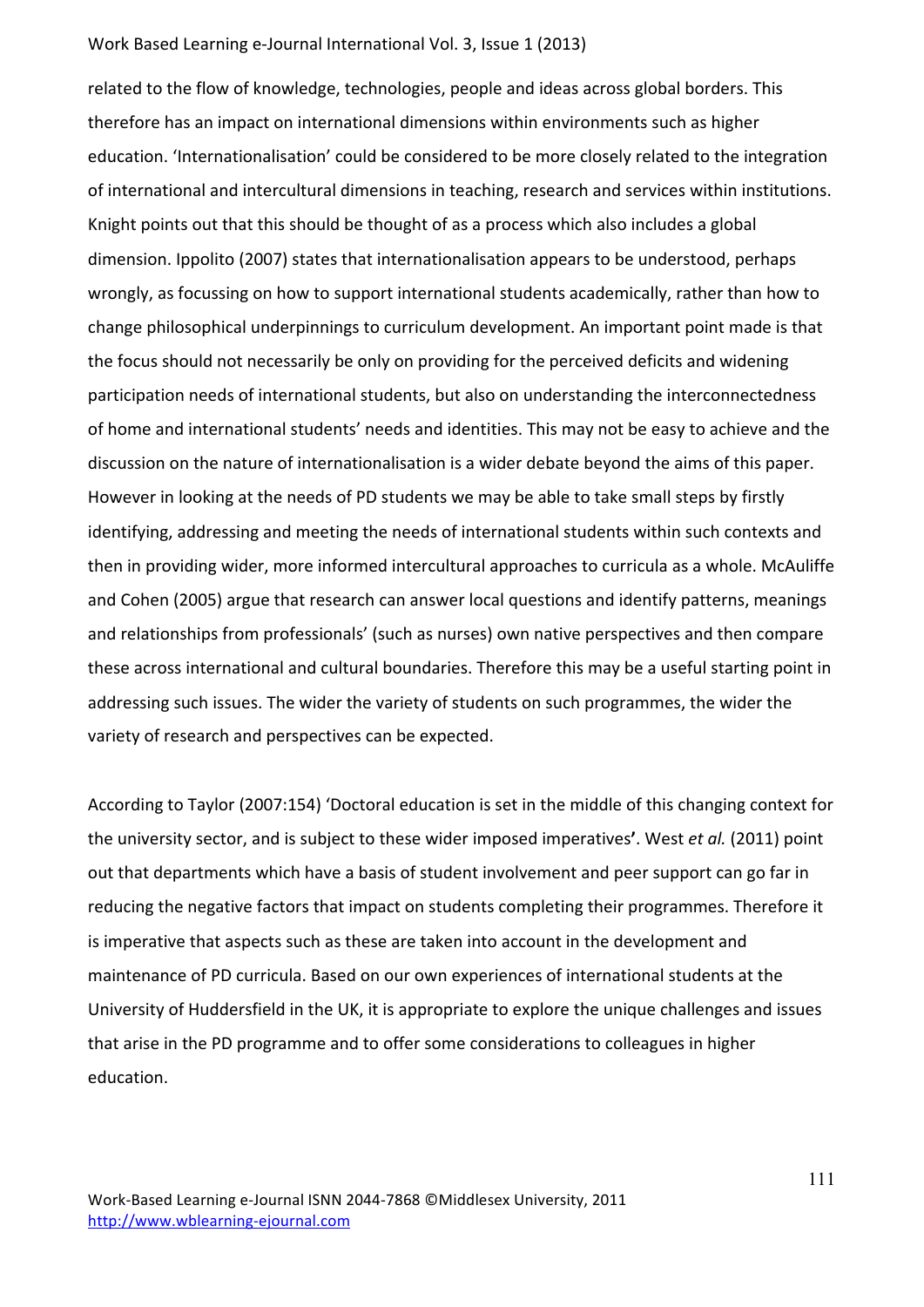There are many factors that create an impact on the specialised and diverse group of international students. Wellington and Sikes (2006) suggest that doctoral students present with wide-ranging academic, personal and professional needs. This is very pertinent as regards the characteristics of international Professional Doctoral students, whose professional priorities and assumptions on which they operate may differ substantially from those of their international counterparts in similar professions. In addition, studying in a second language, which is often the case, and in a different cultural context or socio-cultural climate, presents complex situations for the international student and their teaching/supervisory teams. Scherto (2007) found that students identified three stages in their experiences of studying in overseas institutions: stress and anxiety 'culture shock' from a lack of preparation into the culture and academic systems; adaptation to 'fit in' with the host country's social and academic norms; and a 'change in self perception' gained through interactive intersocio-cultural experiences and relations, leading to intercultural abilities. Being aware of these phases is extremely important and although appearing to be an issue of common sense, it suggests that emphasis should be placed on the former experiences of students, as they apparently seem more able to find their way in the later stages of their postgraduate education.

Bartram (2008) suggests that for such international students, socio-cultural needs actually take a priority over their academic and practical needs. The socio-cultural priority may seem to be beyond the remit of a PD programme team. However, it could be argued that having a cohort and peer involvement structure within a PD programme may help to provide some valuable interpersonal support for all students, particularly in the support related to academic issues. From our own experience, students value the emphasis on peer support and utilise these mechanisms beyond the formal requirements of the programme by continuing to interact and support each other at their own instigation. Furthermore, we acknowledge that as senior academics we can do more to influence these factors within the PD context for our international students. However, it is perhaps more realistically the responsibility of the university as a wider institution to provide mechanisms to assist with socio-cultural aspects. West et al. (2011) discuss the value of a doctoral support centre within their faculty in helping to alleviate attrition. Students were found to require technical and academic help, particularly in the relationship between course work and research skills (a noted factor in most PD programmes), as they were also having to manage financial, family and professional work situations which impacted on their time and energy in focussing on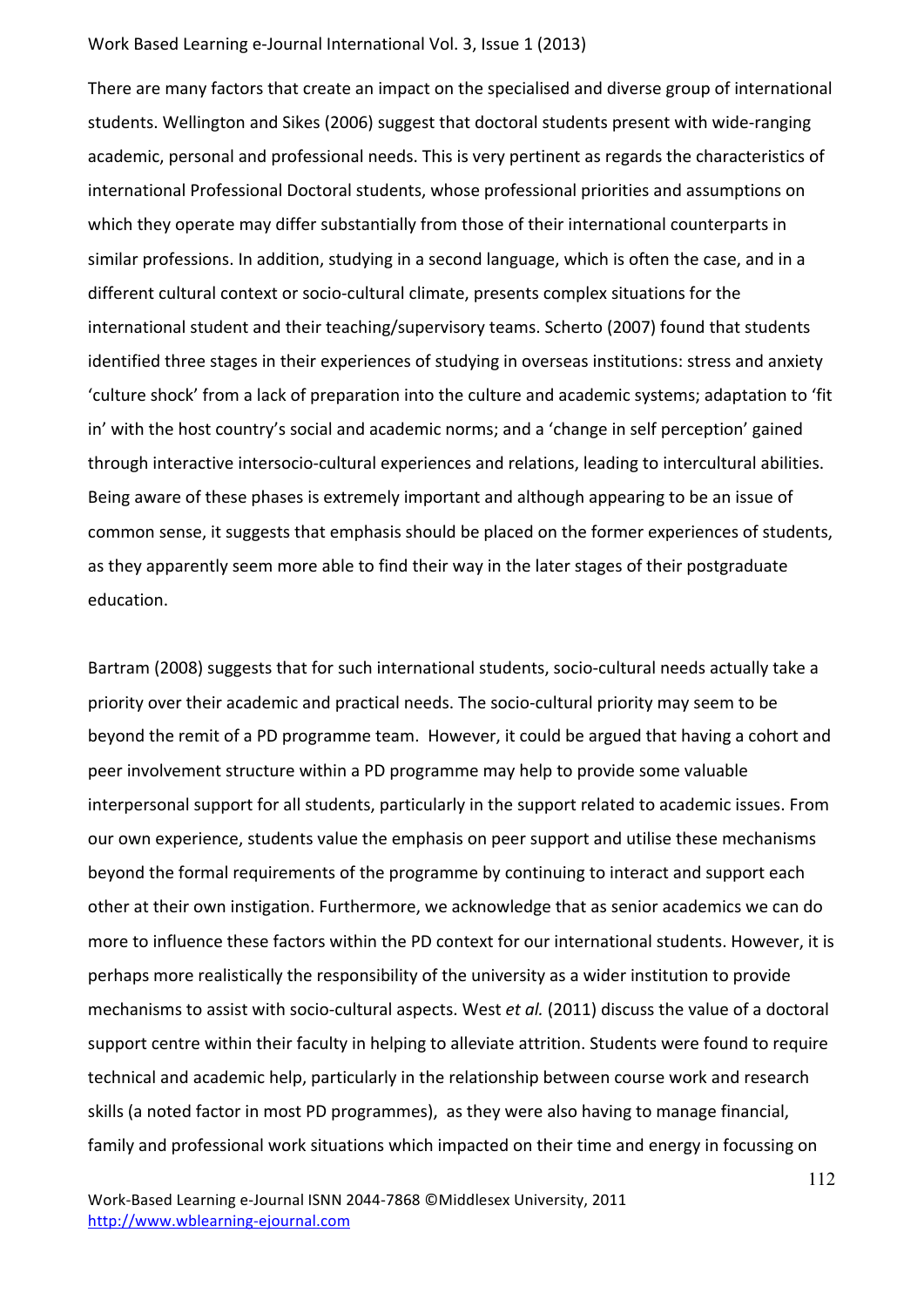their programmes. Add to this the fact that they are studying in a foreign country and this requirement for support is amplified.

It is therefore relevant to explore the types of support that can be realistically offered to ensure that students are supported from recruitment to graduation. The three broad priority areas of preprogramme information, pedagological issues and academic supervision are important considerations in terms of their potential for support to international students on PD programmes. However, internationalisation in its own right should not be ignored at the wider faculty and university levels.

## **Pre-Programme Information**

According to Evans and Stevenson (2010) and as already mentioned, the initial months and transitional stages of doctoral programmes are a critical time for overseas students, when they require considerable support and structured input. This structured input should begin with the provision of clear information about the requirements of undertaking a PD programme, considering ways of putting this message across to candidates from overseas. This is not always an easy task. The nature of PD programmes varies and they do not uniformly adopt a standardised model. Deem and Brehony (2000) point out that the main difference between a PhD and a PD programme can be characterised as there being a lone PhD student with a supervisor, by contrast with the PD student as a member of a cohort. Lester (2004) suggested that a PhD is usually considered as training to acquire the credentials to be considered an academic researcher, highlighting the debate that a PD programme is more focused on the training and credentials to be a researching professional (in practice). Adjustment to both of these systems may be difficult for students arriving from countries with different educational cultures. Communicating the differences between a PD programme and a 'traditional' PhD is challenging enough when dealing with home students, so the challenge of communicating the distinctions between such programmes to students from overseas is even greater.

The need to clearly identify structures, approaches and requirements of programmes also involves identifying educational equivalences clearly, outlining entry requirements explicitly and ensuring the candidate understands the required level of qualification prior to studying at doctoral level. Providing students with a full and unambiguous outline of the programme structures and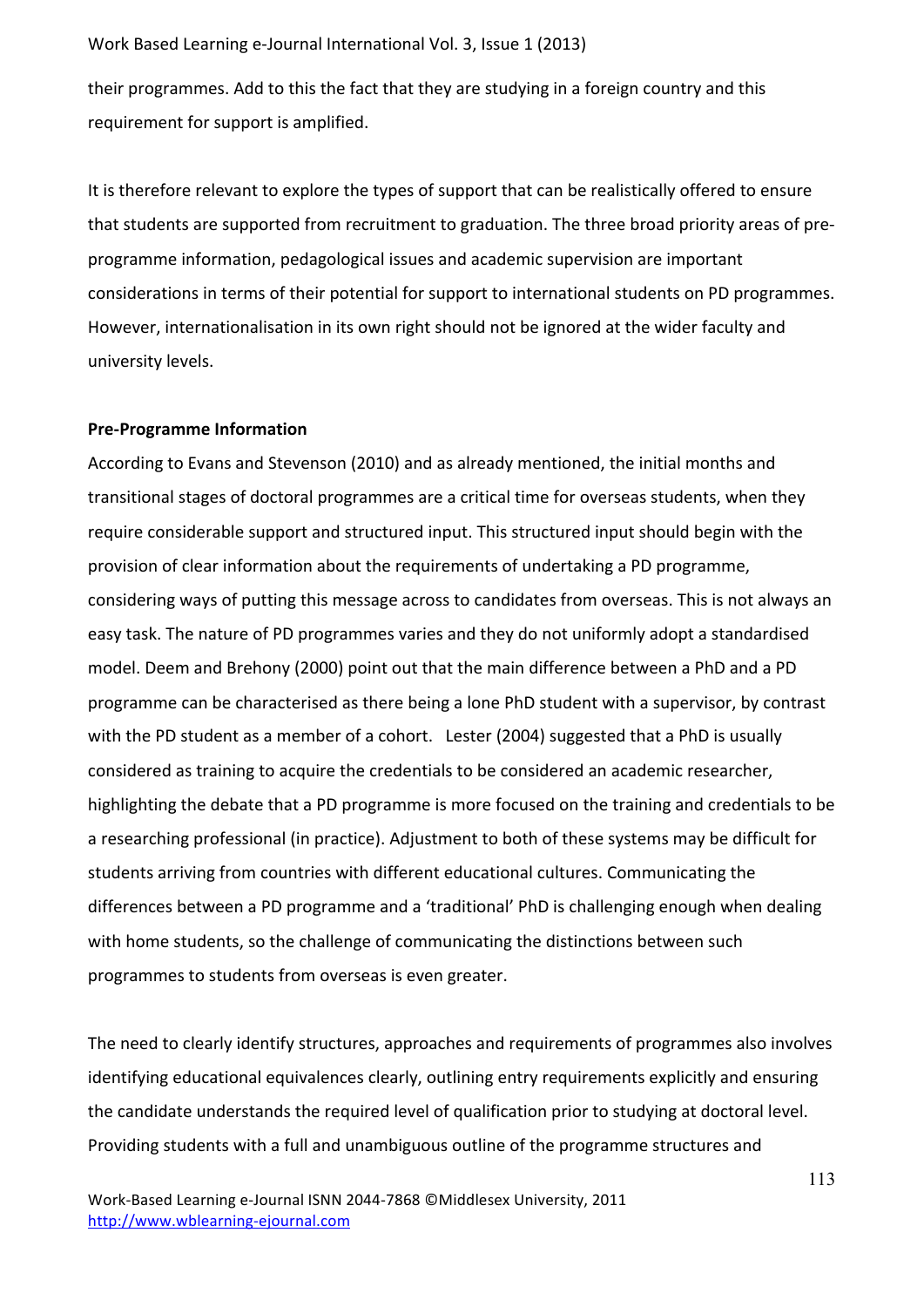requirements is critically important. As increasing flexibility is being incorporated into many PD programmes, students need to understand their roles and responsibilities, and instructional/ assessment approaches, which may differ from their previous educational experiences. Offstein et *al.* (2004) found that international graduate students have many competing demands on their time, energy and attention, including the requirements of their programme, family commitments, personal disposition and standards, all of which could be heavily influenced by cultural factors and conflicting roles. By clarifying the nature of the PD programme from the outset, with emphasis placed on timetables, deadlines, the nature of postgraduate research studies and responsibilities, some of these factors may be alleviated. At the university organisational level, it is important that consistency and clarity is established firmly between universities, marketing, recruitment, admissions, student support services and postgraduate research staff to reduce undesirable confusion or errors which may adversely affect the student experience. To address this, Dolan and Macias (2009) suggest that within introductory materials there is a need to be explicit and clear about aspects such as the 'what, why and how' of academic standards, approaches to learning, programme outcomes and requirements, and how learning is facilitated. These issues are particularly important when considering the needs of students commencing a PD. Not only are there aspects of a taught or facilitated element to navigate, there is also a need to engage in the researcher/supervisory relationship whilst managing the progression through these elements in a way that is different from the approach to a 'traditional' PhD. As mentioned earlier this is not always easily achieved, particularly when there are great differences in interpretation of what constitutes a PD and a PhD award.

#### **Pedagogical Issues**

Pedagogical approaches such as acknowledging and addressing the different learning styles should be considered when planning an optimal programme that serves the needs of international students well. Intercultural learning approaches and research etiquettes are important aspects with a view to increasing social capital and collaboration (Evans and Stevenson, 2011; Wang and Li, 2011). It is important to recognise that students from differing cultural backgrounds have differing approaches to, and expectations of, learning and the educational environment. For example, it is known that some students from particular cultures prefer authoritarian and formal pedagogic techniques, whereas others prefer a freer, more participative, adult-oriented approach. Hung and Hyun (2010) argue that there should be a premise that universities (particularly western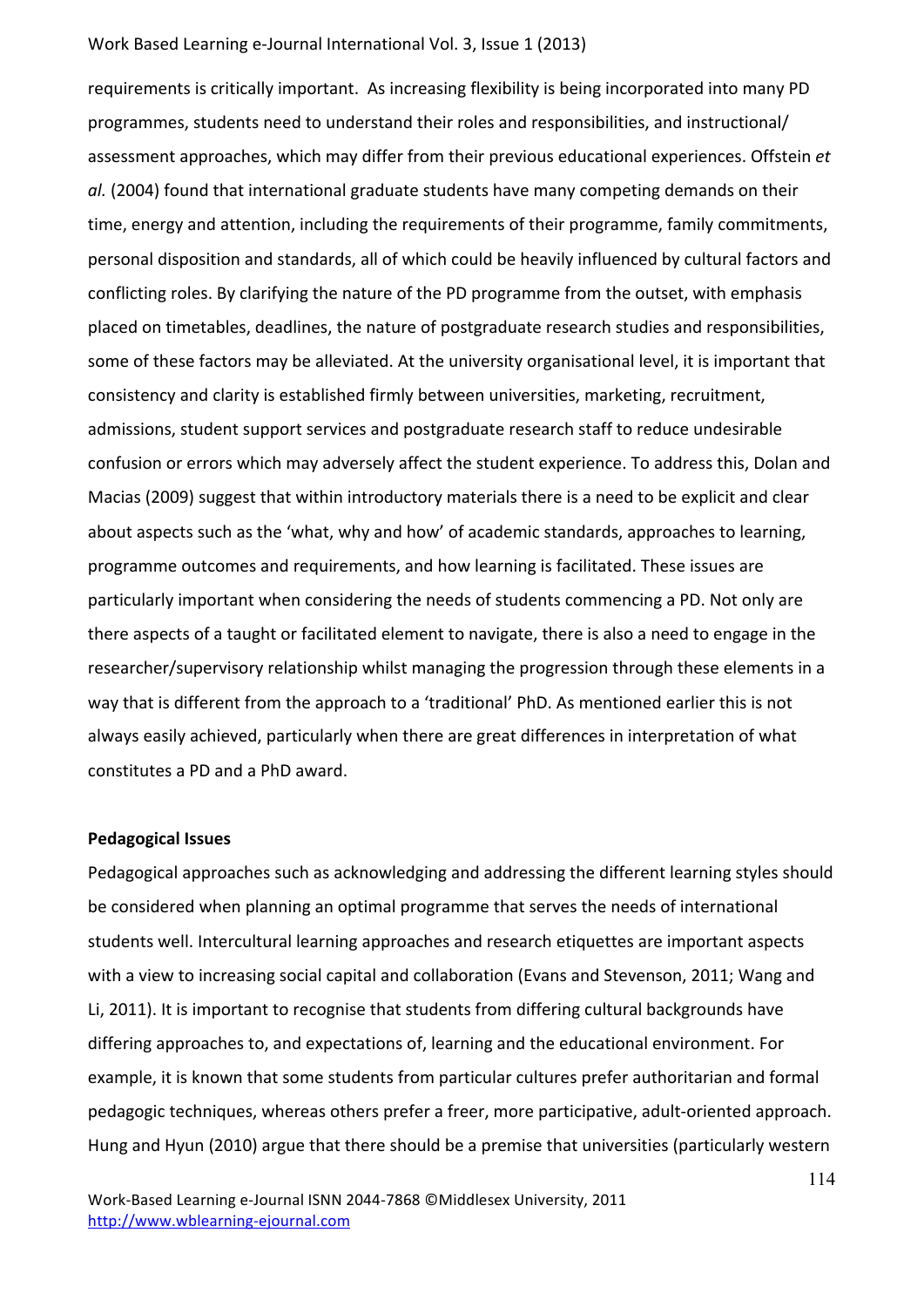universities) should recognise the cognitive and affective challenges faced by students (particularly those students from countries in the East) accessing an education system in a different country and culture. They argue that most universities actually fall short in fully meeting this. 'Lip service' may be paid to these issues in marketing materials produced and distributed by the university and its programmes, yet it is important to actually make these aspects happen. A PD programme requires students to attend teaching sessions and to demonstrate independent initiative throughout the research process. The nature of supervision will therefore be very different for students from diverse backgrounds. It is impossible to be aware of every cultural nuance, but Carroll and Ryan (2005) suggest there is a need to gain a meta-awareness of cultural differences relevant to education and research. In doing so there is a chance that the student, supervisor and PD programme team can build relationships that minimise these challenges and help gain shared perspectives. Hung and Hyun (2010) showed that the culture and study shock was more prevalent at the beginning of the student experience, as would be expected. The decrease in shock and increase in confidence came with the progressive development of language skills and understanding of the curriculum requirements and approaches. Supervision was a key aspect in this process and should therefore focus carefully on the early part of the experience of these students. The flexibility to achieve this might be difficult when there are policies and procedures related to the number of research students and the amount of time that should be spent on post graduate research supervision by PD programme teams. There are also tensions arising in the later, critical stages of the research process and thesis development. Ippolito (2007) identified some challenges to intercultural learning: time and academic pressures; language; indifference; and privileged knowledge. These may be difficult to address as a PD brings with it similar challenges in academic time pressures, particularly when most of the students are already working as high-level professionals and practitioners in busy environments. The language related to research is another aspect that most students appear to find initially difficult. Although the student may be studying within a cohort to begin with, they are primarily there to ultimately produce their own individual piece of robust research. The pressure this creates may lead to indifference to other students, and again professional backgrounds may bring discrete technological and knowledge boundaries. In an attempt to minimise the effects of these factors for international students, PD programmes involving working and supporting each other in groups can be beneficial. Peer coaching is a particular method used within the taught/facilitated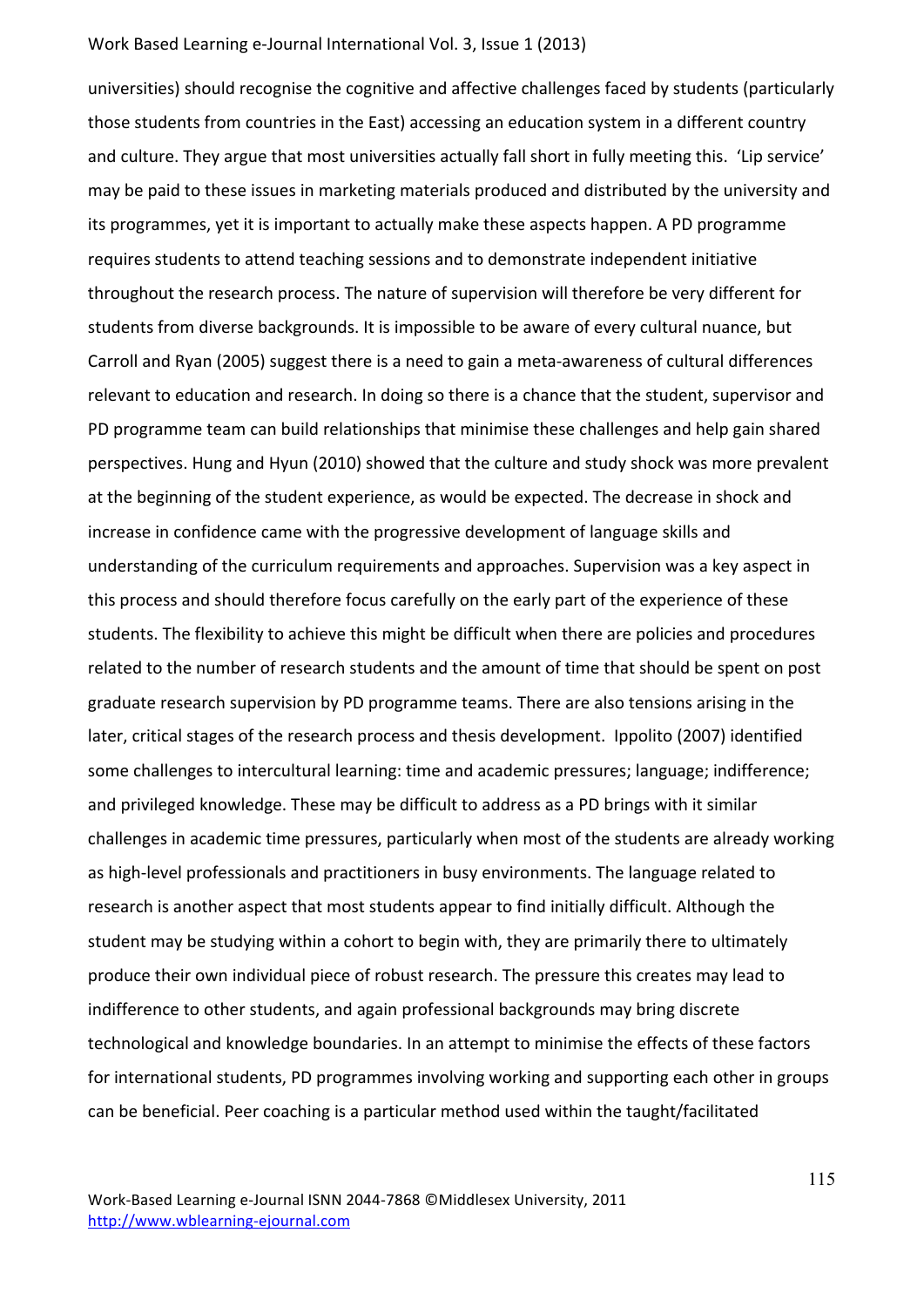component of the Huddersfield PD programme in order to enable students to appraise and support each other in the development of their ideas and their knowledge.

## **Academic Supervision and Pastoral Support**

Academic supervision, particularly when it involves research, should provide the necessary structured guidance that enables all doctoral students to attain their coveted award. The emphasis in research programmes is to ensure students interact with original materials and engage with new knowledge at the right level so that they can make an original and significant contribution to their subject, discipline or practice. This requires PD programme teams to ensure adequate learning support mechanisms are aligned with their supervision process to facilitate the student in delivering work that is at the correct level of criticality and analysis.

Doctoral education, by its very nature, is broad, precise and intensive. On the one hand, the student must attain, develop and demonstrate competence in core research skills such as literature searching, critical appraisal, synthesis of current literature, application of research methodologies and critical, analytical reporting of findings. While on the other hand, the PD student's path of personal and professional development is simultaneously evolving and advancing. The process includes building self-confidence and self-esteem while slowly transforming into a credible and reflective research practitioner. Here lies the challenge for the conscientious faculty member. The research supervisor must provide ongoing critical feedback while being careful not to belittle or degrade the efforts of the students; it entails ongoing feedback that is protracted and nurturing, while ensuring high standards of scholarship are met over a period for years.

Wang and Li (2011) looked at feedback experiences of international students and recorded negative emotional responses such as confusion, frustration, stress and uncertainly expressed by those that held a reactive perspective. These students had pedagogical needs that demanded explicit and directive feedback; they preferred to follow instruction. Other students in the study adopted a pro-active attitude and were more inspired, confident and determined. These students sought guidance and inspiration and engaged in critical conversation. Students differ, yet research supervisors must learn to navigate through the structures and cultural systems of the academy as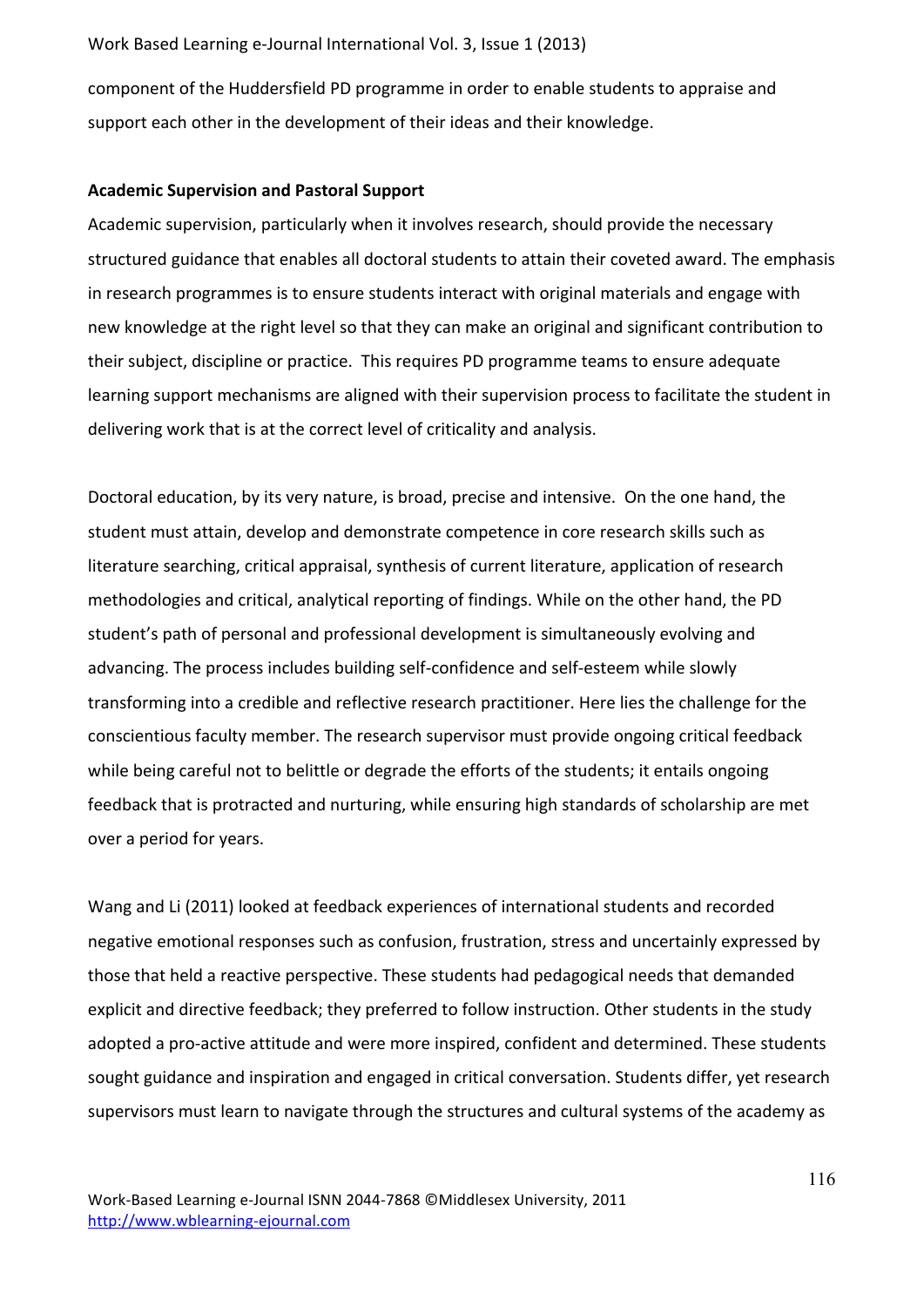they try hard to do their best for the sake of the PD student, whatever social, cultural, personal and professional perspective they hold.

Research supervision functions best when it is responsive and flexible to each student's character, approach to study, confidence and ability, but this is not an easy task. The usual difficulties such as determining the true foci of the research and grappling with ethics committees are all part of the experience and are to be expected. However, international students may require further assistance in recognising cultural differences and approaches. The relationship between the student and supervisor can also pose challenges (Wang and Li, 2011). Interactions should be framed in the context of mentee and mentor, rather than apprentice and master, so that the student is encouraged to express opposing views, challenge the supervisor and engage in meaningful discourse. Ryan and Viete (2009) identified a list of principles along these lines to foster engagement in respectful conversations that promote learning in dialogue, in a multivoiced learning space; feelings of belonging; being valued as a person with knowledge and being able to communicate effectively, creatively and with confidence.

In addition, it is important for PD supervisors and academic tutors, who have the remit of pastoral support, to make special efforts to identify cultural norms and differences that could potentially be problematic in designing, conducting and reporting upon the research.

#### **Conclusion**

We have offered some of our thoughts and suggestions for supporting international PD students so that they can succeed and achieve their dreams. It is important to recognise 'culture shock', 'adaptation to fitting in' and 'change of self-perception' as important stages. Therefore early intervention with international students is important, as it appears that towards the latter end of their academic experiences they are able to cope more effectively with the demands of the programme and the different socio-cultural environment. The articulation of what a PD programme entails is difficult to convey to students due to the confusing nomenclature and structures, and perhaps even more so to overseas students coming from more traditional didactic pedagogical educational backgrounds. Therefore clear information on structures, processes and outcomes of PD programmes are important aspects to focus upon. There is some recognition that the cohort nature of some PD programmes provide assistance in setting up peer support systems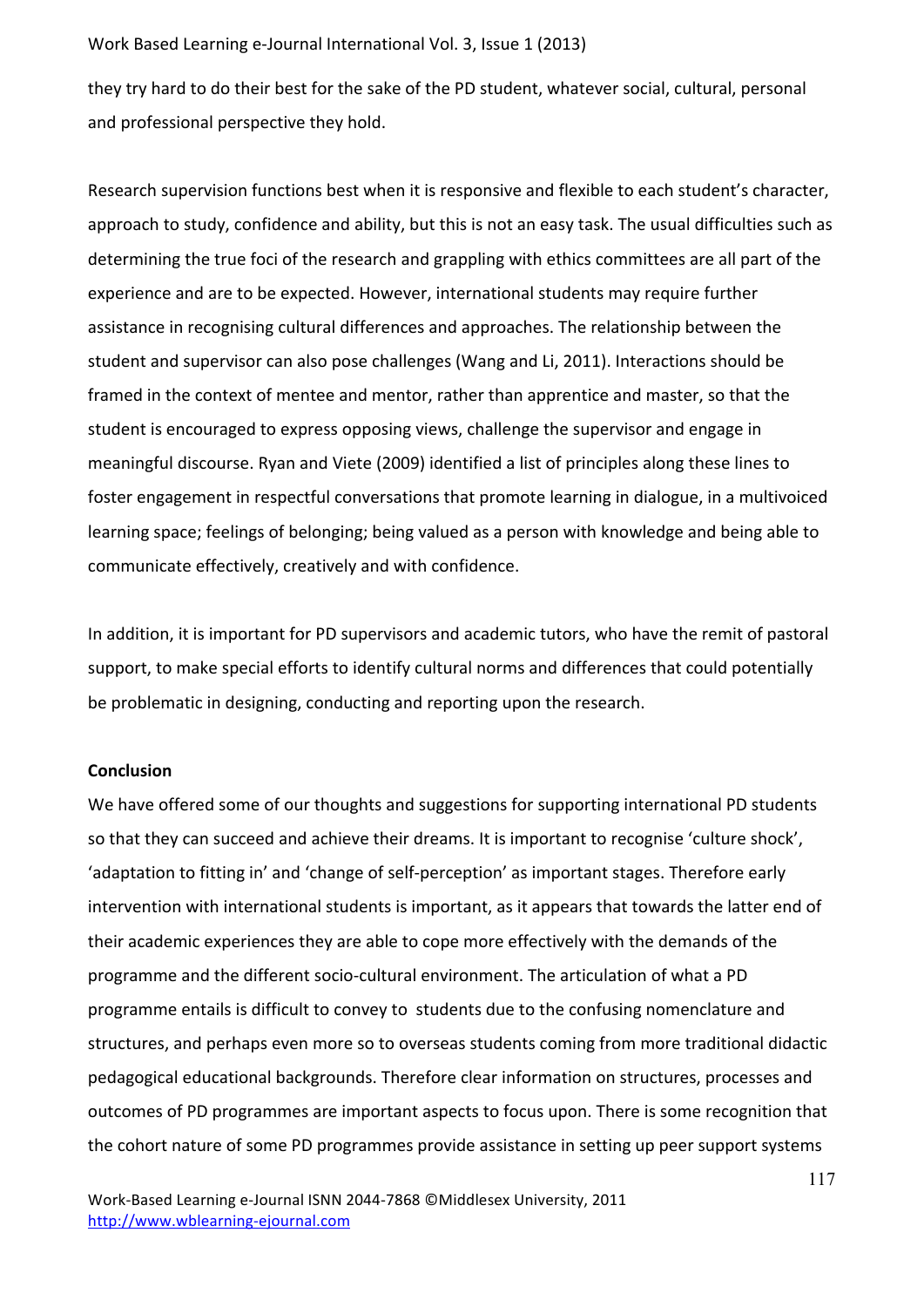for students from diverse backgrounds and that this is a particular strength in transition. As PD students enter the research phase of their programme it is important that supervisors gain a meta-awareness of cultural differences and intercultural approaches so that flexibility can be shown in meeting their needs and facilitating their development towards independent thinking and research.

We believe that raising awareness of the challenges associated with providing appropriate preprogramme information, pedagogies, academic supervision and pastoral support to international students will not just ease their difficulties, but will go a long way towards improving the PD experience for all students regardless of their country of origin.

#### **Notes on contributors**

Dr Rob Burton, RNLD, BSc (Hons), MEd, EdD, is currently Head of International Business in The School of Human and Health Sciences at the University of Huddersfield. Previously he led the development of the Professional Doctorate Programme in Human and Health Sciences, to which he still contributes with teaching and supervision. He is co-editor of the book, 'Nursing: Transition to Professional Practice'. He has interests in personal and professional development and the learning styles of students.

Dr Marilynne N Kirshbaum, RN (New York), RGN, BSc, MSc, DipAdultCancer, PGDipHealth Education, Dip Counselling, is Reader in Nursing at the University of Huddersfield, where she is currently programme leader for the Professional Doctorate research programme for eight distinct health and social care related professions. Marilynne is an active nurse researcher and author in the areas of cancer and illness related fatigue, exercise post-cancer treatment and palliative care issues.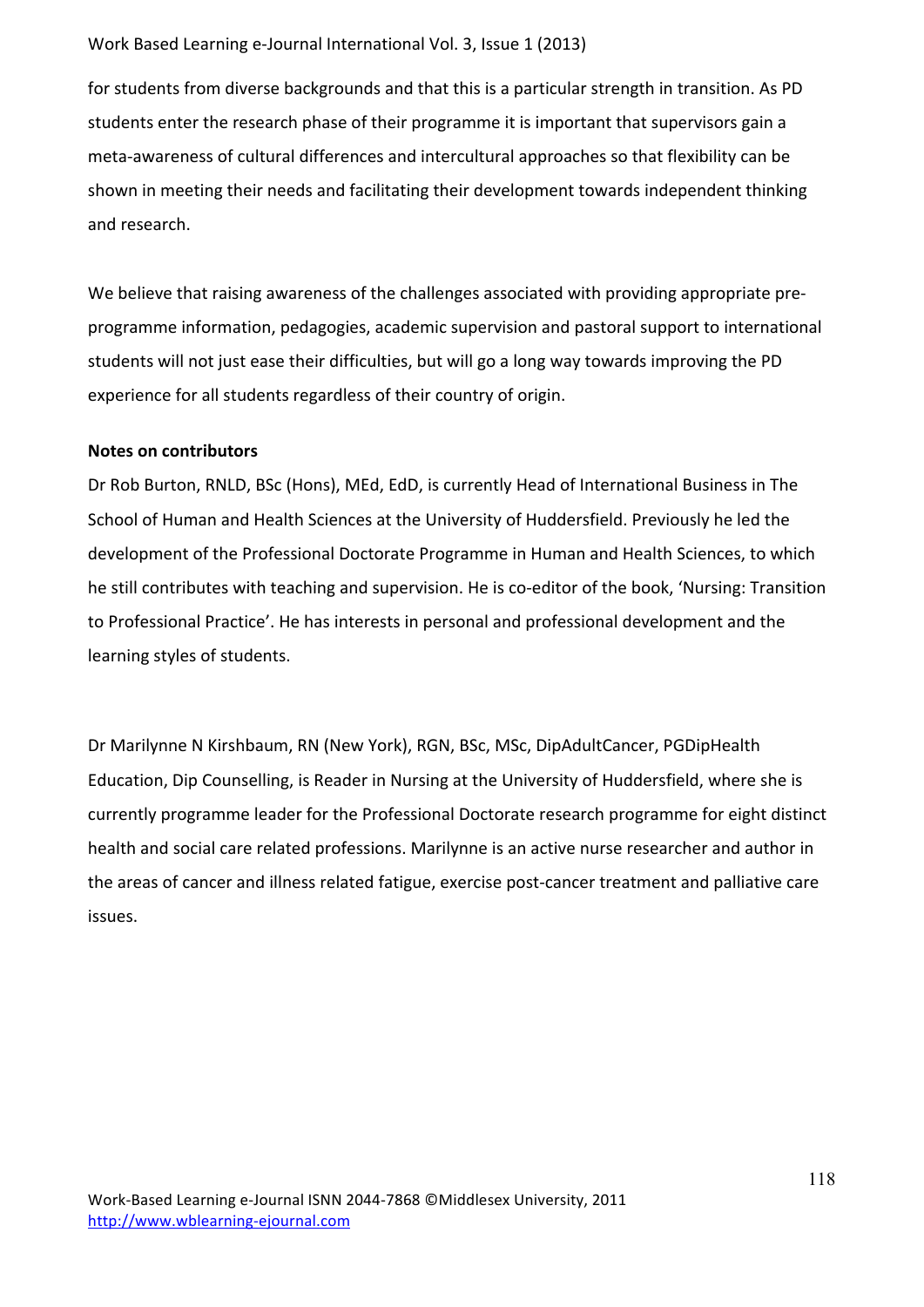## **References**

Bartram, B. (2008). 'Supporting international students in higher education: Constructions, cultures and clashes'. *Teaching in Higher Education*, 13 (6): 657–668.

Cardoso, A.R., Portela, M., Sá, C. and Alexandre, F. (2007). *Demand For Higher Education Programs: The Impact of the Bologna Process (CESIFO Working Paper No. 2081). Presented at* CESIFO Venice Summer Institute, Workshop on Innovation and Higher Education July, 2007.

Carroll, J. and Ryan, J. (Eds) (2005). *Teaching International Students: Improving Learning for All.* London: Taylor and Francis.

Caruana, V. and Spurling, N. (2007). *The Internationalisation of UK Higher Education: a review of* selected material. Project Report. Higher Education Academy.

Deem, R. and Brehony, K.J. (2000). 'Doctoral students' access to research cultures – are some more unequal than others'? Studies in Higher Education, 25(2): 149–165.

Dolan, M. and Macias, I. (2010). *Motivating International Students. A Practical Guide to Aspects of* Learning and Teaching. University of Bath.

European%Universities%Association%(2011).%*Aarhus%Declaration%2011:%Investing%Today%in%Talent% Tomorrow. FUA: Brussels* 

Evans, C. and Stevenson, K. (2010). 'The learning experiences of international doctoral students with particular reference to nursing students: A literature review'. *International Journal of Nursing Studies,*%47:%239–250.

Evans, C. and Stevenson, K. (2011). The experience of international nursing students studying for a PhD in the UK: A qualitative study. *BMC Nursing*, 10: 11. Available at http://www.biomediccentral.com/1472-6955/10/11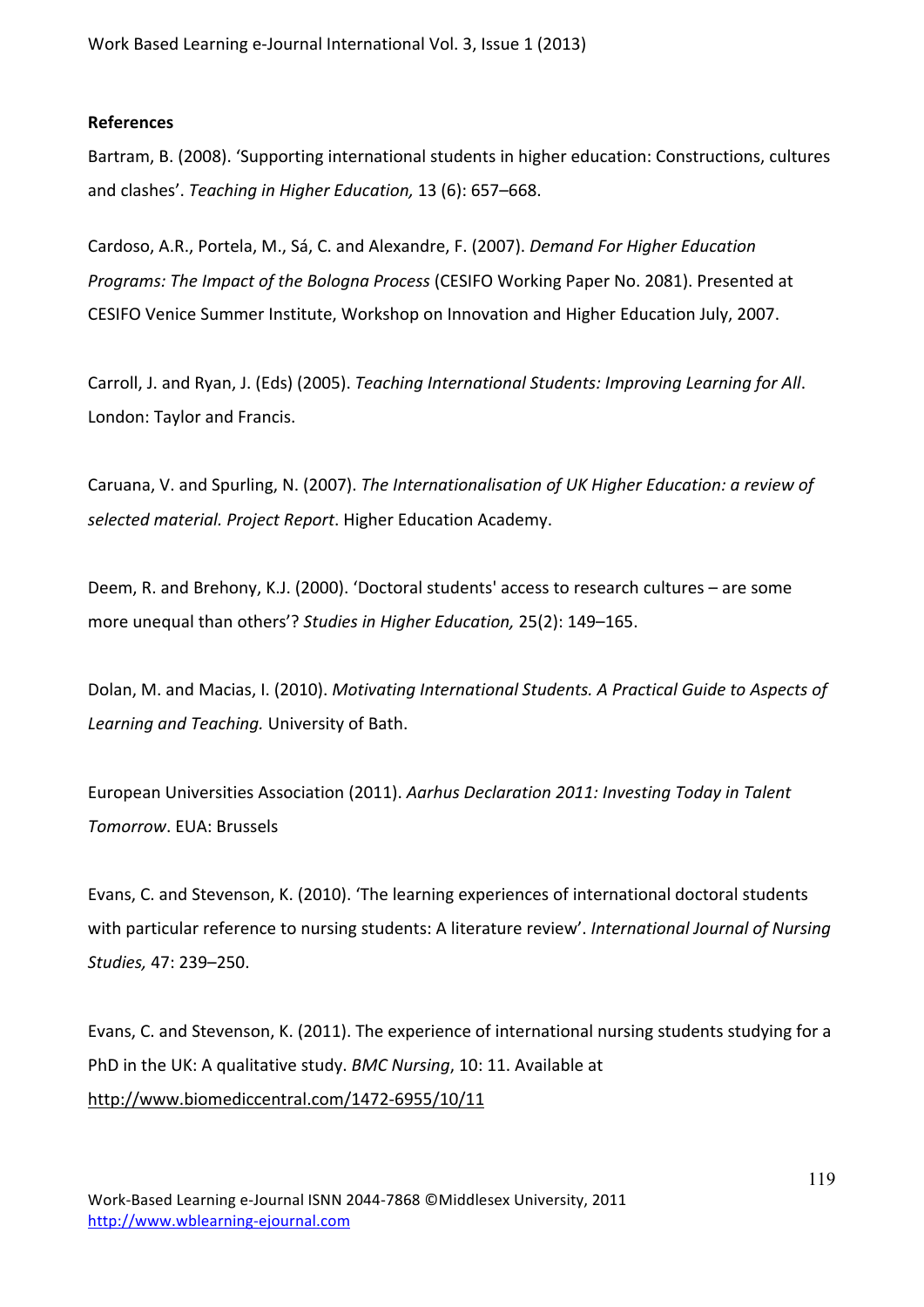Ippolito, K. (2007). 'Promoting intercultural learning in a multicultural university: ideals and realities'. Teaching in Higher Education, 12 (5): 749–763.

Kehm, B.M (2007). 'Quo Vadis Doctoral Education? New European approaches in the context of global changes'. *European Journal of Education*, 42 (3): 307–319.

Knight, J (2004). 'Internationalisation remodelled: Definition, approaches and rationales'. *Journal* of Studies in International Education, 8 (1): 5–31.

Lester, S (2004). 'Conceptualizing the practitioner doctorate'. *Studies in Higher Education,* 29 (6) 754–770.

McAuliffe, M.S. and Cohen, M.Z. (2005). 'International nursing research and educational exchanges: A review of the literature'. Nursing Outlook, 53: 21–25.

Offstein, E.H., Larson, M.B., McNeill A.L and Mwale, H.M. (2004). 'Are we doing enough for today's graduate student'? *International Journal of Educational Management*, 18(7): 396–407.

Hung, H.L. and Hyun, E (2010). 'East Asian international graduate students' epistemological experiences in an American University'. International Journal of Intercultural Relations, 34(4): 340– 353.

Ryan, Y. and Viete, R. (2009). 'Respectful interactions: Learning with international students in the English-speaking academy'. *Teaching in Higher Education*, 14(3): 303–314.

Scherto, G. (2007). 'Overseas students' intercultural adaptation as intercultural learning: a transformative framework'. Compare: A Journal of Comparative and International Education, 37(2):%167–183.

Taylor, A. (2007). 'Learning to become researching professionals: The case of doctorate education'. *International Journal of Teaching and Learning in Higher Education, 19(2): 154–166.*